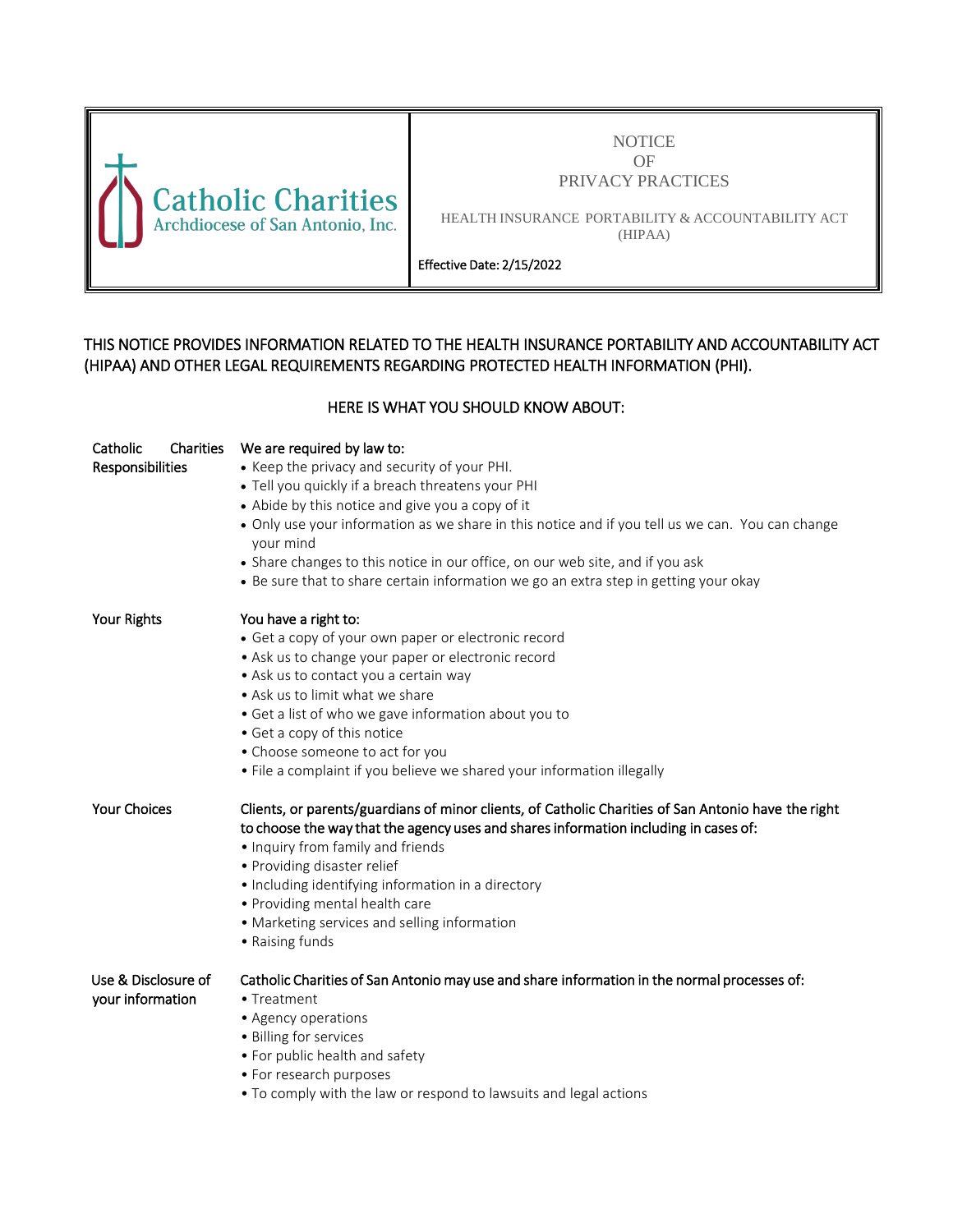|                                  | • To respond to organ and tissue donation requests                                                                                                                                                                                                                                                                  |
|----------------------------------|---------------------------------------------------------------------------------------------------------------------------------------------------------------------------------------------------------------------------------------------------------------------------------------------------------------------|
|                                  | . To work with a medical examiner or funeral director                                                                                                                                                                                                                                                               |
|                                  | . To address workers' compensation, law enforcement, and other government requests                                                                                                                                                                                                                                  |
| <b>Information Privacy</b>       | You should know:                                                                                                                                                                                                                                                                                                    |
| & Security:                      | . We use standard safeguards to protect your electronic PHI                                                                                                                                                                                                                                                         |
|                                  | • Laptops computers are encrypted                                                                                                                                                                                                                                                                                   |
|                                  | • All agency computers and laptop hard drives are password protected                                                                                                                                                                                                                                                |
|                                  | • Some areas use third party cloud based systems that are password protected                                                                                                                                                                                                                                        |
|                                  | • Our website is hosted by a third party vendor and may be subject to their privacy and/or data<br>policies.                                                                                                                                                                                                        |
|                                  | . Our website contains links to sites outside of Catholic Charities. These sites are not under the<br>control of Catholic Charities and posting does imply endorsement of privacy nor content                                                                                                                       |
|                                  | . We contract with an outside vendor to ensure industry-standard encryption technologies when<br>transferring and receiving consumer data exchanged within our site,                                                                                                                                                |
|                                  | · Personal information collected at these pages are: Name, Address, Email address, Phone Number,<br>Credit/Debit Card information, etc. We do not share this information with outside parties except to<br>the extent necessary to complete the web request                                                         |
|                                  | . We collect the domain name and email address (where possible) of visitors to our Web page,<br>aggregate information on what pages consumers access or visit and information volunteered by the<br>consumer, such as survey information and/or site registrations.<br>• Client records are locked in secured areas |
|                                  | • Video cameras are used in common areas, outside, and other high traffic areas of main buildings<br>• There are also video cameras in common areas and outside of sites where clients are housed                                                                                                                   |
|                                  | • Staff and clients are not to connect with each other on social media                                                                                                                                                                                                                                              |
|                                  | • Staff should not name or mention you or your case on social media                                                                                                                                                                                                                                                 |
|                                  | • Staff are expected to always keep your case and name private                                                                                                                                                                                                                                                      |
| For Information or<br>Complaints | Visit the below websites or see the information on last page of this notice:                                                                                                                                                                                                                                        |
|                                  | • Health Insurance Portability & Protection (HIPAA):                                                                                                                                                                                                                                                                |
|                                  | www.hhs.gov/ocr/privacy/hipaa/understanding/consumers/noticepp.html                                                                                                                                                                                                                                                 |
|                                  | . Texas Medical Records Privacy Act: https://www.texasattorneygeneral.gov/cpd/list-of-regulatory-<br>agencies                                                                                                                                                                                                       |
|                                  | For more information concerning Catholic Charities of the Archdiocese of San Antonio's Privacy<br>Practices contact:                                                                                                                                                                                                |
|                                  | Angela Mora                                                                                                                                                                                                                                                                                                         |
|                                  | Director of Quality and                                                                                                                                                                                                                                                                                             |
|                                  | Compliance                                                                                                                                                                                                                                                                                                          |
|                                  | 210-222-1294                                                                                                                                                                                                                                                                                                        |

## amora@ccaosa.org

Changes to the Terms of this Notice

We can change the terms of this notice, and the changes will apply to all information we have about you. The new notice will be available upon request, in our office, and on our web site.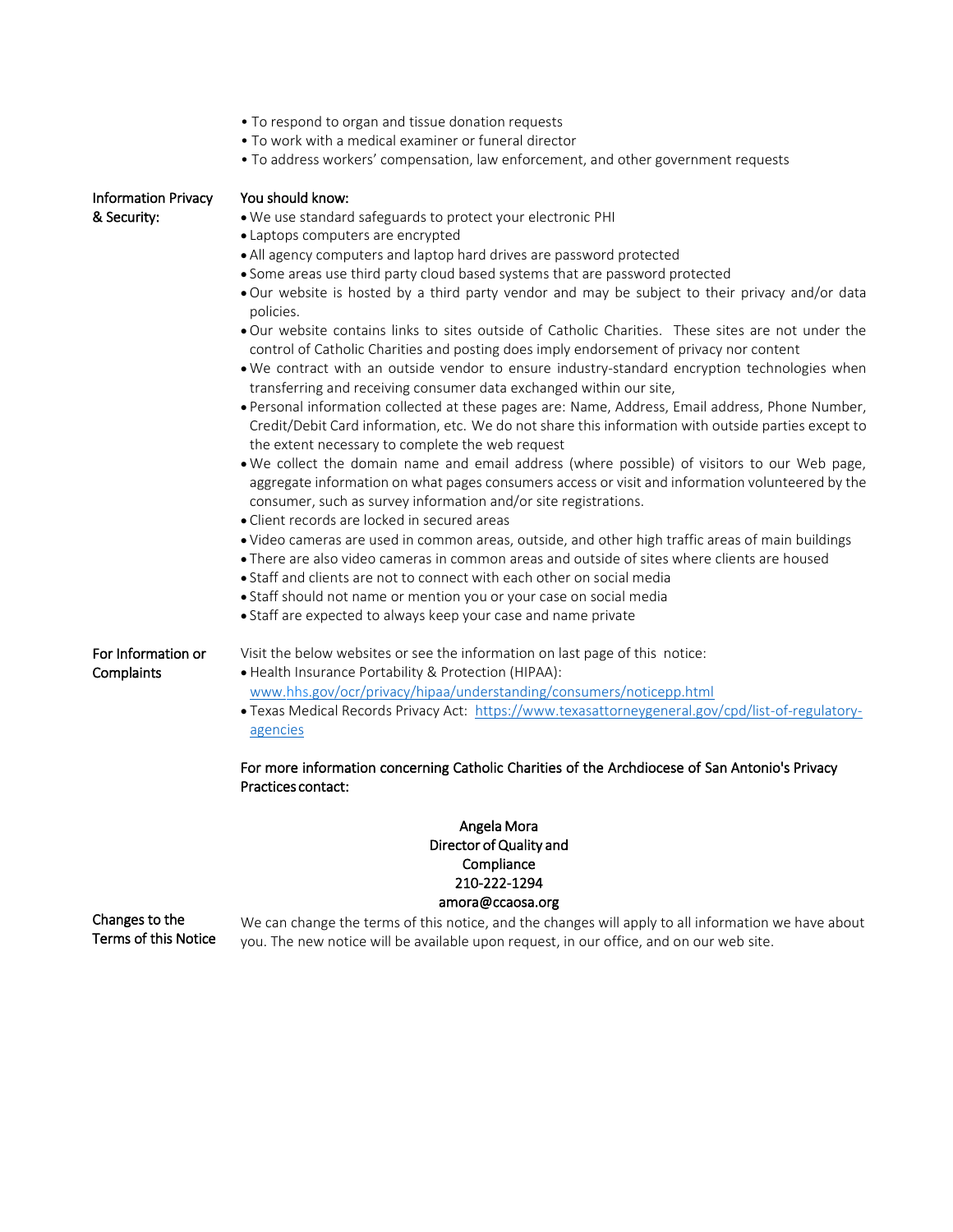## *Our Responsibilities*

#### We are required by law to:

- Maintain the privacy and security of your PHI whether oral, written, or electronic.
- Let you know promptly if a breach occurs that may have compromised the privacy or security of your information
- Follow the duties and privacy practices described in this notice and give you a copy of it. This notice will generally be given to you at program enrollment. You may access this notice from our website. You can also obtain a copy at any time that you request it.
- Only use or share your information as described here unless you tell us in writing that we can share it in other ways. If you agree that we can share it in other ways, you can change your mind at any time by letting us know in writing.
- Let you know that if your PHI is shared in a written marketing mail out, the mail out must include the name and toll free number of the entity that sent it along with the steps to remove your name from the mailing list. Also, the mail out should only show your name and the senders name.
- Have reasonable safeguards to ensure that your PHI is secure in accordance with the HIPAA Security Rule.
- Let you and HHS know if we or our Business Associate shares your PHI without permission other than for reasons listed on this notice in accordance with the HIPAA Breach Notification Rule
- Abide by other Texas laws that serve as a protection from sharing specific types of information including certain doctor-patient communications, genetic information, test results for HIV and AIDS, hospital records, pharmacy records, donor records, regulatory records and mental health records. In these cases we will only share your PHI with you or your guardian's specific consent.

#### Changes to the Terms of Notice

This notice is subject to change at any time there are changes to our practices in order to comply with all applicable laws and requirements. Should the terms of this notice change, the changes will apply to all information we have about you. The new notice will be available upon request, in our office, and on our web site. It may also be mailed by request.

## *Your Rights*

#### You have the right to:

Get a copy of your own paper or electronic record

- You can ask to see or get an electronic or paper copy of your medical record and other PHI we have about you. Ask us how to do this.
- We will provide a copy or a summary of your PHI, usually within 15 days of your request. We may charge a reasonable, cost-based fee.
- We have the right to charge for the reasonable costs of copying and mailing your records if you request copies and mailing. We will not charge a retrieval fee.
- If the information requested was originally in electronic format then we must provide the request electronically unless you have agreed to accept the records in another form.

#### Ask us to change your record

- You can ask us to correct PHI about you that you think is incorrect or incomplete. Ask us how to do this.
- We may say "no" to your request, but we'll tell you why in writing within 15 days.
- You may request to add a "statement of disagreement" and ask that it be sent with future disclosures. Ask about our policy on this.

#### Ask us to contact you a certain way

This is called requesting "confidential communication"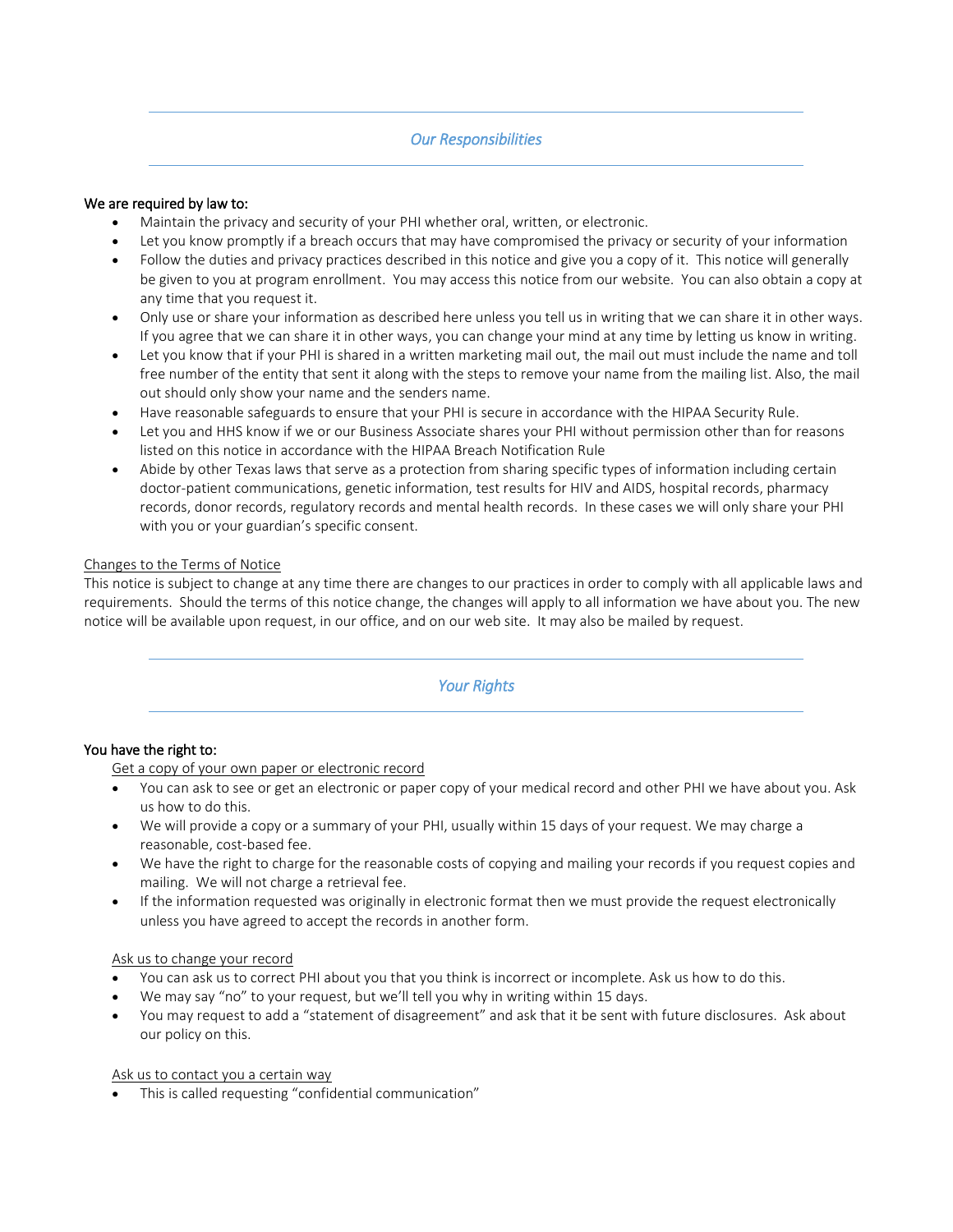- You can ask us to contact you in a specific way (for example, home or office phone) or to send mail to a different address.
- We will make efforts to work with a reasonable request

## Ask us to limit what we share

- You can ask us not to use or share certain PHI for treatment, payment, marketing, or our operations. We are not required to agree to your request, and we may say "no" if it would affect your care.
- If you pay for a service or health care item out-of-pocket in full, you can ask us not to share that information for the purpose of payment or our operations with your health insurer. We will say "yes" unless a law requires us to share that information.
- In general, your health information cannot be used or shared for marketing communications without your authorization. Certain exceptions may apply.

### Get a list of who we gave information about you to

- You can ask for a list (accounting) of the times we've shared your PHI for six years prior to the date you ask, who we shared it with, and why.
- We will include all the disclosures except for those about treatment, payment, and health care operations, and certain other disclosures (such as any you asked us to make). We will provide one accounting a year for free but will charge a reasonable, cost-based fee if you ask for another one within 12 months.

### Get a copy of this notice

 You can ask for a paper copy of this notice at any time, even if you have agreed to receive the notice electronically. We will provide you with a paper copy promptly.

### Choose someone to act for you

- If you have given someone medical power of attorney or if someone is your legal guardian, that person can exercise your rights and make choices about your PHI.
- We will check with the person that has this authority and can act for you before we take any action.
- We will not retaliate against you for filing a complaint.

### To File a Complaint

- Under the Texas Medical Records Privacy Act, consumers have the right to file a complaint with the state agencies that regulate covered entities as well as with the Texas Attorney General. See the Complaint section at the end of this notice for instructions on filing a complaint.
- You can also file a complaint with the U.S. Department of Health and Human Services Office for Civil Rights by sending a letter to 200 Independence Avenue, S.W., Washington, D.C. 20201, calling 1-877-696-6775, or visiting [www.hhs.gov/ocr/privacy/hipaa/complaints/](http://www.hhs.gov/ocr/privacy/hipaa/complaints/)

## *Your Choices*

### For certain PHI, you can tell us your choices about what we can share. You can also tell us how we can share your information. In cases listed below, tell us what you want us to do, and we will follow your instructions.

In these cases, you have both the right and choice to tell us to whether or not to:

- Share information with your family, close friends, or others involved in your care
- Share information about receiving mental health care
- Share information in a disaster relief situation
- Include your information in a directory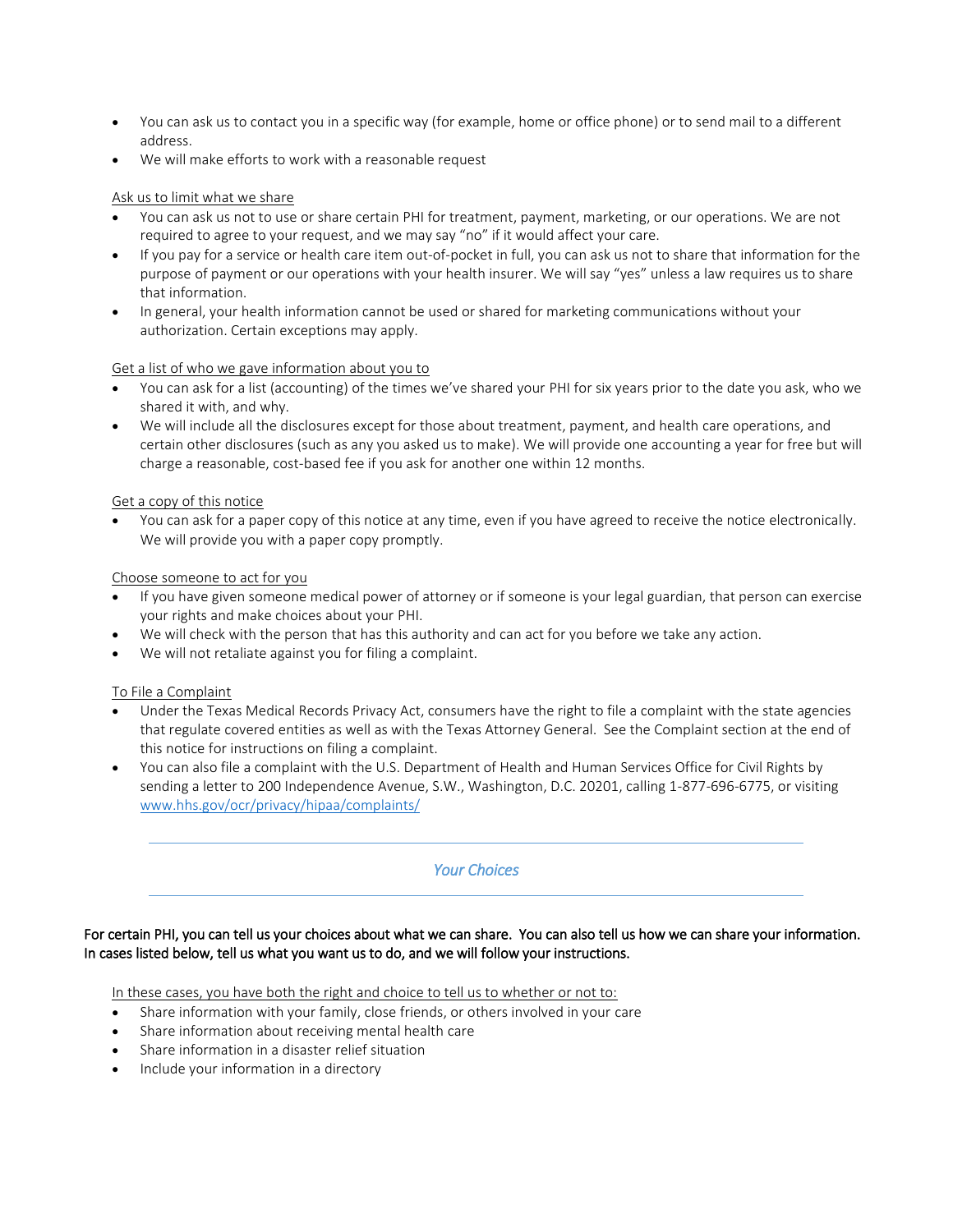*\*If you are not able to tell us what to do, for example if you are unconscious, we may go ahead and share your information if we believe it is in your best interest. We may also share your information when needed to lessen a serious threat to health or safety.*

In these cases we never share your information unless you give us written permission:

- Marketing purposes
- Sale of your information
- Most sharing of psychotherapy notes
- Research involving your personal information that is not aggregated nor de-identified

In the case of fundraising:

We may contact you for fundraising efforts, but you can tell us not to contact you again.

*How We Use & Disclose Your Information* 

#### We typically use or share your PHI in order to:

Treat you

We can use your PHI and share it with other professionals who are treating you.

Run our organization

- We can use and share your PHI to run our practice, improve your care, and contact you when necessary.
- To perform certain insurance or health care maintenance organizational functions

Bill for your services

We can use and share your PHI to bill and get payment from health plans or other entities.

## *Other Uses & Disclosures*

We are allowed and at time may be required to share your information in other ways – usually in ways that contribute to the public good, such as public health and research. We have to meet many conditions in the law before we can share your information for these purposes.

See [www.hhs.gov/ocr/privacy/hipaa/understanding/consumers/index.html](http://www.hhs.gov/ocr/privacy/hipaa/understanding/consumers/index.html) for more information.

Help with public health and safety issues

#### We can share PHI about you for certain situations such as:

- Preventing disease
- Helping with product recalls
- Reporting adverse reactions to medications
- Reporting suspected abuse, neglect, or domestic violence
- Preventing or reducing a serious threat to anyone's health or safety
- Disclosures in connection with a health oversight agency for audits and investigations, a threat to public safety
- In an emergency where you are not able to tell us what to do, and in the exercise of reasonable judgment we believe that this is in your best interests.
- If required by law, including a subpoena or court order.

Do research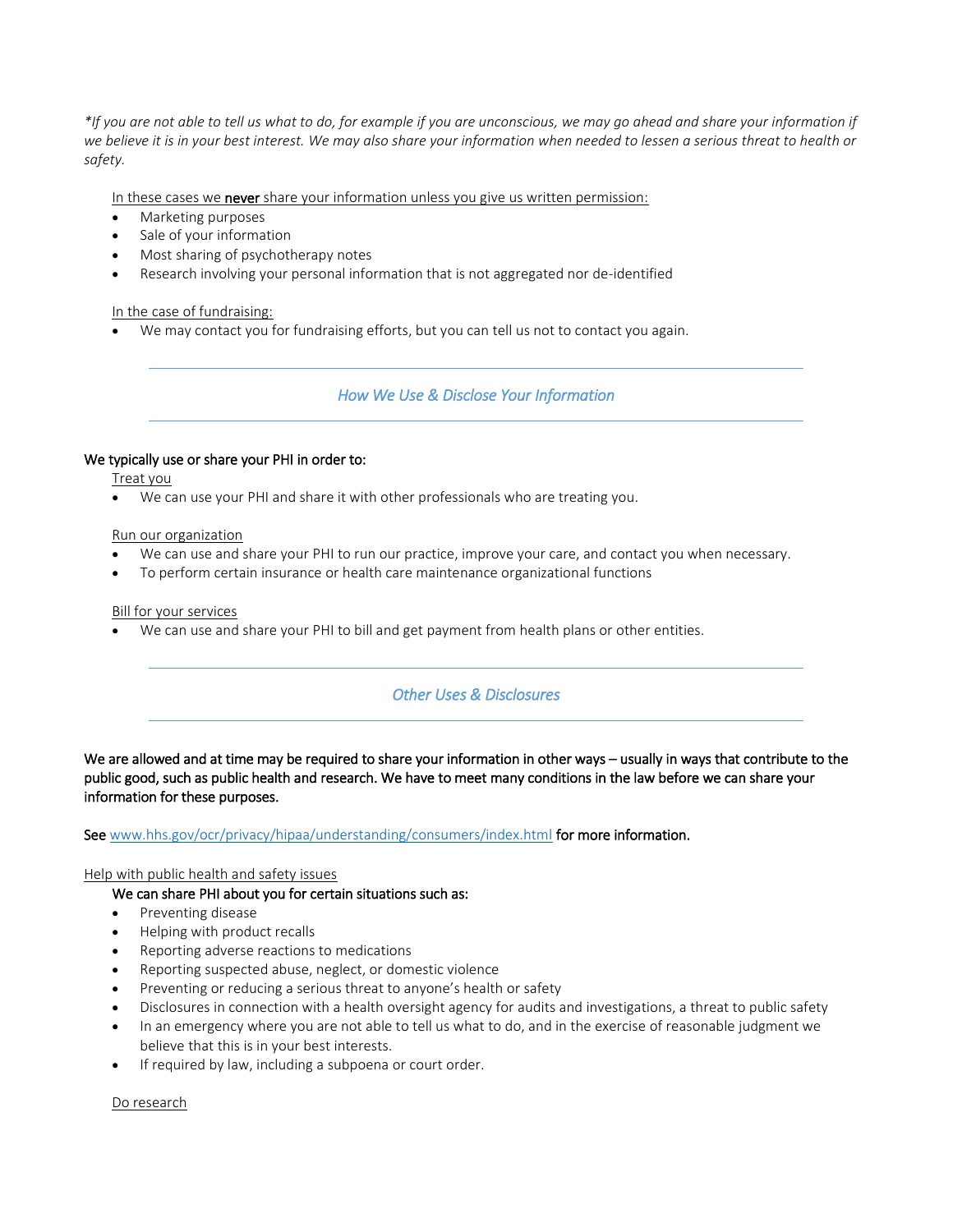We can use or share your information for health research. Unless it is in aggregate and de-identified, it is our practice to request your permission to share your personal information even in this case.

#### Comply with the law

 We can share information about you if state or federal laws require it, including with the Department of Health and Human Services if it wants to see that we're complying with federal privacy law.

#### Respond to organ and tissue donation requests

We can share PHI about you with organ procurement organizations.

Work with a medical examiner or funeral director

We can share PHI with a coroner, medical examiner, or funeral director when an individual dies.

#### To address workers' compensation, law enforcement, and other government requests

#### We can use or share PHI about you:

- For workers' compensation claims
- For law enforcement purposes or with a law enforcement official
- With health oversight agencies for activities authorized by law
- For special government functions such as military, national security, and presidential protective services

#### Respond to lawsuits and legal actions

We can share PHI about you in response to a court or administrative order, or in response to a subpoena.

#### Abuse, Neglect or Domestic Violence

 In certain circumstances, covered entities may disclose PHI to appropriate government authorities regarding victims of abuse, neglect, or domestic violence

## *Covered Locations and Entities:*

### This notice is applicable to all locations and services covered by Catholic Charities, Archdiocese of San Antonio. *In general,*

#### *before we share your information with a Business Associate the following three requirements must be met:*

- Both we and the Business Associate must currently have or have had a relationship with you (can be a past or present)
- The PHI requested must pertain to that relationship
- The discloser must disclose only the minimum information necessary for the health care operation to accomplish the purpose of the use, disclosure or request.

## *Information Security:*

#### Catholic Charities uses many methods to ensure that our systems are secure including. Some of these safeguards include:

- We currently use firewalls, anti-virus, and access control tools
- We maintain a regular schedule to back up data
- Our website is hosted by a third party vendor. Information collected here may be subject to third-party privacy and/or data policies.
- All agency laptops are encrypted.